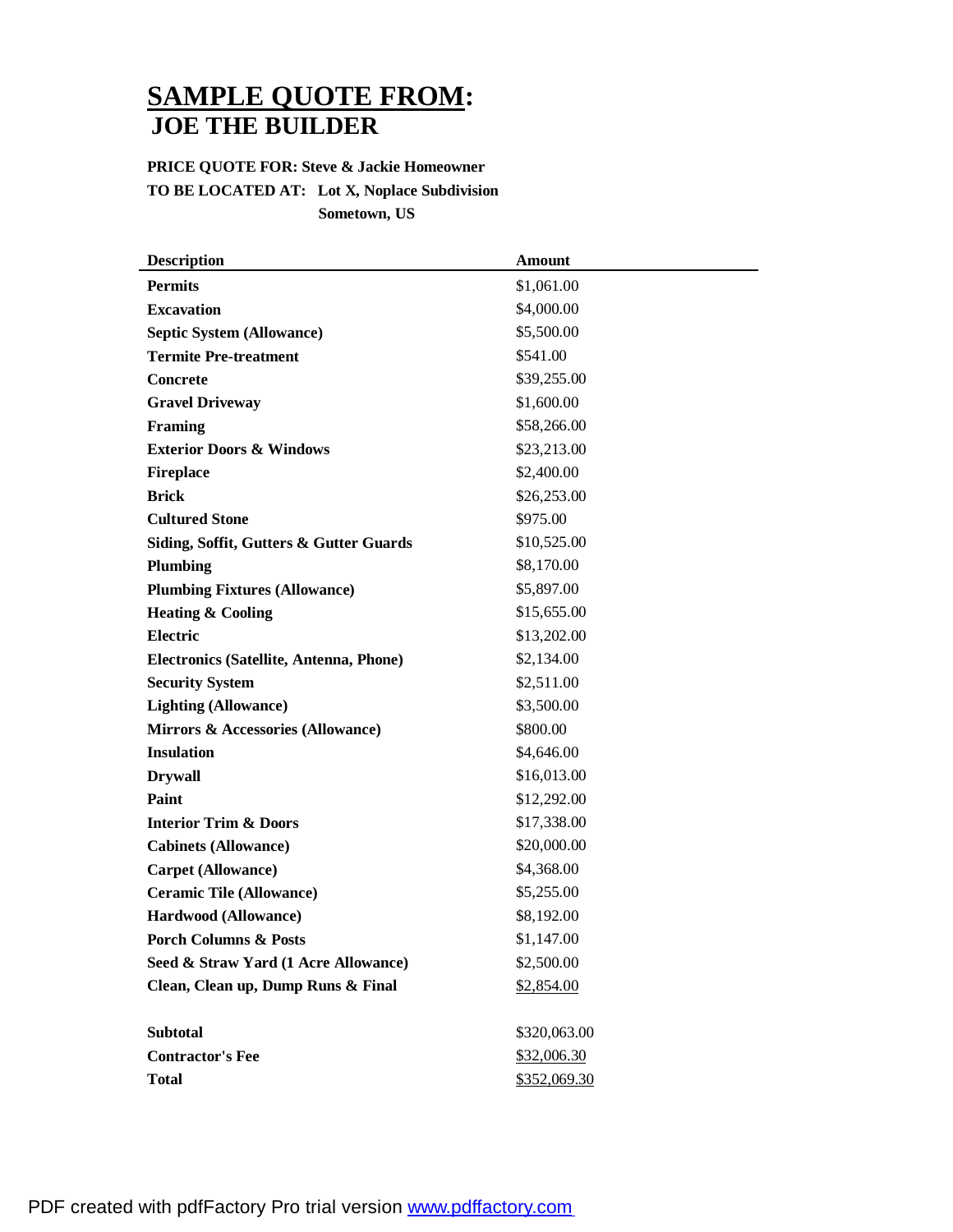## **Allowances**

| <b>Brick Allowance:</b>                                                                                              | \$345 per thousand |
|----------------------------------------------------------------------------------------------------------------------|--------------------|
| <u>Lighting Allowance:</u> includes all lights supplied by <u>lighting supplier</u> .                                | \$3,500.00         |
| Mirrors & Accessories Allowance: includes all bathroom mirrors, towel bars, toilet paper<br>holders, etc.            | \$800.00           |
| Flooring Allowance: includes carpet, pad, and installation.<br>$(182 \text{ SY } \textcircled{e}$ \$24.00 per yard)  | \$4,368.00         |
| Hardwood Allowance: includes 3/4" red oak hardwood, installation, sanding, staining, and 3<br>coats of polyurethane. | \$8,192.00         |

**Ceramic Tile Allowance:** includes durock, thinset, ceramic tile, grout & labor. (Ceramic tile is 3.50 per SF allowance) \$5,255.00

**Cabinet Allowance:** includes all cabinets, tops and installation

**\$20,000.00**

| <b>Plumbing Fixtures:</b> |                                                |          |               |  |
|---------------------------|------------------------------------------------|----------|---------------|--|
| Qty.                      | <b>Description</b>                             | Price    | <b>Amount</b> |  |
| 3                         | <b>Vitra Toilets</b>                           | 125.00   | 375.00        |  |
| $\mathbf{1}$              | <b>Custom Shower pan (Cultured Marble)</b>     | 819.00   | 819.00        |  |
| $\mathbf{1}$              | <b>Cultured Marble walls (Standard Colors)</b> | 1,758.00 | 1,758.00      |  |
| $\mathbf{1}$              | 72" x 36" Garden Tub                           | 450.00   | 450.00        |  |
| $\mathbf{1}$              | 5' 0" Tub / Shower units                       | 375.00   | 375.00        |  |
| $\mathbf{1}$              | <b>Kitchen Sinks</b>                           | 250.00   | 250.00        |  |
| $\mathbf{1}$              | <b>Laundry Sink</b>                            | 120.00   | 120.00        |  |
| 10                        | <b>Faucets</b>                                 | 175.00   | 1,750.00      |  |
|                           | <b>Total</b>                                   |          | \$5,897.00    |  |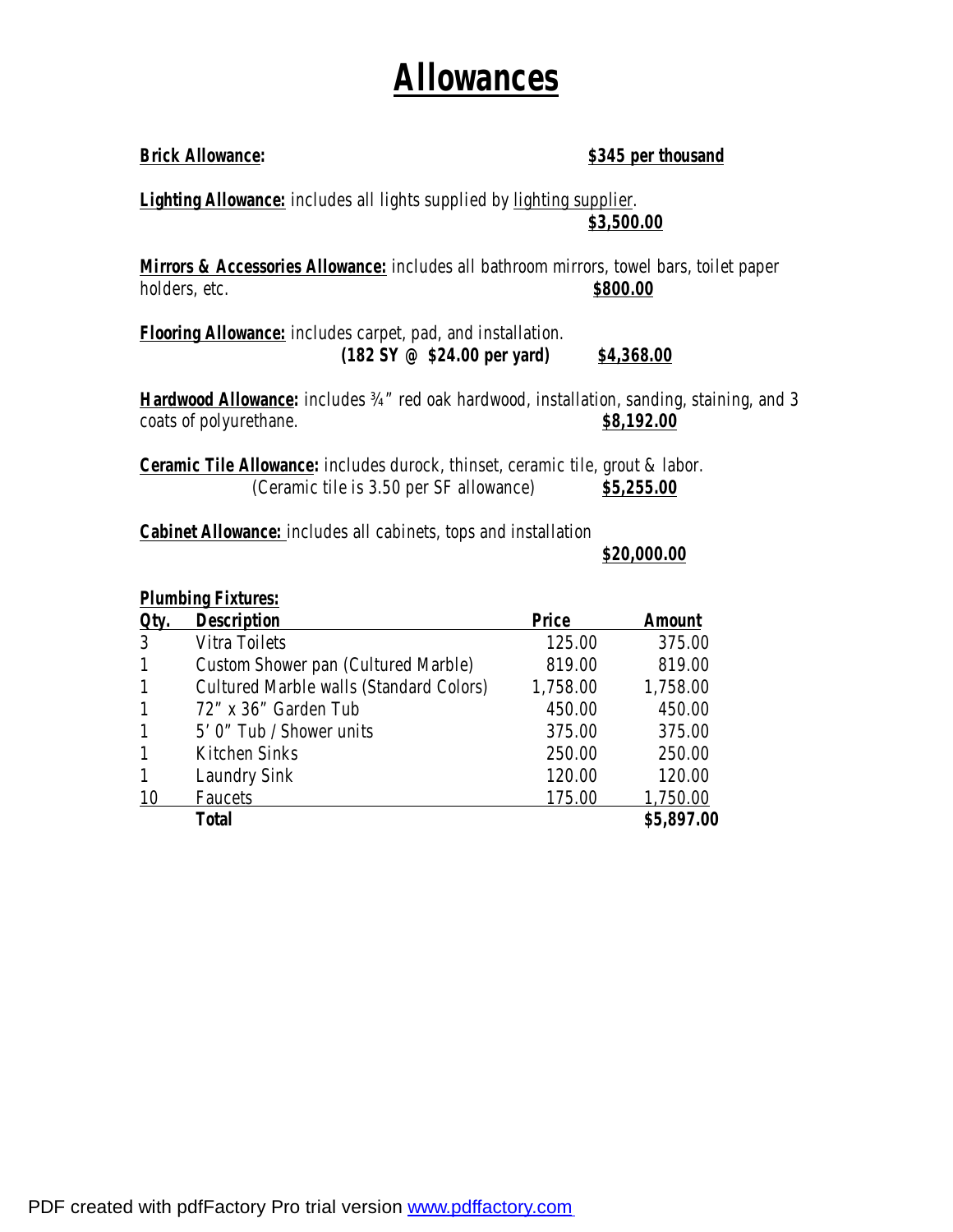## **House Details**

- 1) House will sit approximately 350 feet to 400 feet off the road. There is already a drive up to the property. I have included 160 ton of gravel to be installed during construction as well as the finish to the driveway.
- 2) The site has trees on it and is somewhat cleared. If there are other trees to clear there will be an additional cost for doing so.
- 3) We will install  $1 \frac{1}{2}$ " waterline from the water meter to the house.
- 4) The septic system allowance is priced for a standard 3 bedroom house. There will be an additional cost if a 2 tank system is required or perimeter & curtain drains are required.
- 5) The down spouts will be drained away from the house. They will be drained approximately 10 feet out from the house in a 2' x 2' x 2' hole with gravel and pipes.
- 6) The walkout on the left side of the house will have retaining walls. We have priced in 2 retaining walls at 25 feet long each.
- 7) The house will be brick.
- 8) There are no quoin corners.
- 9) Brick on the retaining walls is not included in the bid.
- 10) All exterior concrete will be regular concrete.
- 11) There will be a storm shelter under the rear porch. There will be a floor drain in the storm shelter for a dehumidifier.
- 12) The front sidewalk will be 42" wide and will go from the front porch across the front of the house to the drive way, it will not go all the way back to the garage.
- 13) There will be a sidewalk that will include a few steps that will go from the rear patio to the lower patio. The rear sidewalk will be 42" wide.
- 14) The lower patio is priced as the full length of the walkout and out 12'. The patio size will be 38' 3" x 12'.
- 15) There will be a concrete patio at the rear of the house that will go from the furthest edge of the master bath closet to the garage. We priced the patio going out 8 feet out from the rear of the house.
- 16) There will be a concrete pad poured in front of the garage doors and service door that will go out from the garage 24 feet. The approximate size will be 26' 6" x 24'.
- 17) All exterior concrete as well as the garage concrete will be sealed with concrete sealer and have grooves sawed in it.
- 18) There will be cedar shake vinyl siding on the dormers and the front gable of the porch.
- 19) The soffits will be Cedar Reflections hidden vent vinyl soffit.
- 20) There will be vinyl soffit installed on the front and rear porch ceilings.
- 21) There will be piers under the front porch columns. The piers will be framed with cultured stone installed on them.
- 22) The front porch columns will be 12" round smooth column poly classic columns.
- 23) The rear porch posts are priced as 5" colonial vinyl columns.
- 24) The roof will have GAF Timberline 3 dimensional 30 year shingles.
- 25) The gutters are priced with 6" gutters and 3" x 4" down spouts.
- 26) We have priced in gutter guards for the gutters.
- 27) The exterior doors will be Masonite Sta Tru premium steel doors. The doors will have 2 hole bore, with adjustable sills, jamb saver legs, and grids between the glass.
- 28) The lower patio door will be a 6' 0" True French 15 lite patio door.
- 29) The rear porch door will be a 6' 0" hinged 15 lite patio door.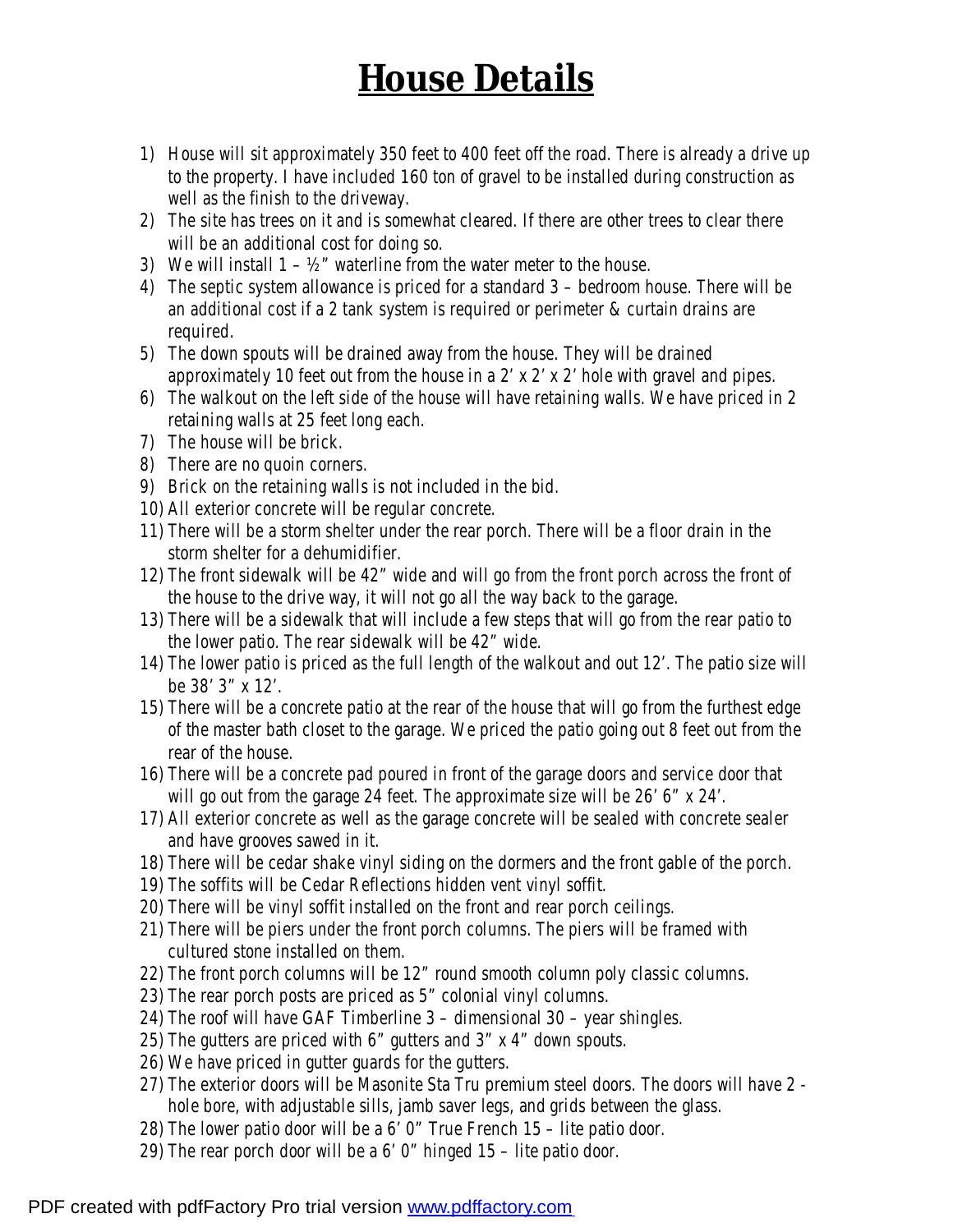- 30) The door in the master bathroom is priced as a 6 panel steel door. If a 9 lite or 15 lite door is the door that you would rather have; mini blinds can be ordered between the glass.
- 31) The front door is priced as a 9' 0" hinged 15 lite patio door with transoms. The door can be active on the end as shown or in the center.
- 32) The 2 single service doors are priced as 9 lite door.
- 33) The double door in the rear of the garage is priced as a 6' 0" True French 6 panel door.
- 34) The garage doors are priced as paneled 9' x 7' insulated garage doors with steel on each side. The openers are cable driven for quieter operation and will have a keyless pad on the exterior jamb.
- 35) The windows will be Andersen windows. The windows are priced with white exteriors, white pre-finished interior trim, full insect screens, high performance Lo-e glass, classic white hardware, and white grids between the glass.
- 36) The windows in the office and master bedroom on the front of the house will be bay windows.
- 37) The windows on the front porch will have transoms.
- 38) The windows in the dormers will be standard double hung windows; there will not be arch top windows in the dormers.
- 39) There will be a 24" x 24" octagon window at the base of the stairway.
- 40) The window above the kitchen sink is priced as a twin casement window; as it is easier to pen a casement window above a kitchen sink.
- 41) The basement will be unfinished at this time. However the walkout wall and walls around the stairway will be finished.
- 42) The walkout wall and all load bearing walls in the basement will be 2 x 6 instead of 2 x 4 to meet codes for 2 – story homes.
- 43) There will be a full bath roughed in the basement.
- 44) The basement walls are 8 feet tall, the main floor walls are 9 feet tall, and the  $2<sup>nd</sup>$  floor walls are 8 feet tall.
- 45) The subfloor will be ¾" T & G Weyhauser Gold OSB. This OSB board will not swell and separate if it gets wet. The subfloor will be glued and screwed.
- 46) The floor joists will be  $11 7/8$ " TJI joists.
- 47) The great room and the front porch will be vaulted as shown.
- 48) The front walls of bedroom  $\# 2 \& \# 3$  will be clipped because of the slope of the roof.
- 49) The basement stairway will have 2 x 12 treads and 1 x 8 risers. No flooring will be installed on this stairway.
- 50) There will be 2 50 gallon electric water heaters installed.
- 51) There will be a water softener.
- 52) There are 4 hose bibs priced in.
- 53) No ejector pump is priced in the basement for the basement septic. If an ejector pump is needed in the basement, it will be an additional \$565.00.
- 54) There will be a radon pipe installed that will go from under the basement slab through the roof.
- 55) The master bathroom will have a 72" x 36" garden tub.
- 56) The master shower is priced with cultured marble shower pan and cultured marble walls. I have also included the price for ceramic tile on the walls on a separate sheet.
- 57) There will be a double bowl vanity in the master bathroom.
- 58) There will be a vanity in the half bathroom.
- 59) The  $2<sup>nd</sup>$  floor bathroom will have a 60" x 32" tub / shower unit and a double bowl vanity.
- 60) There will be a drop in laundry tub in the laundry.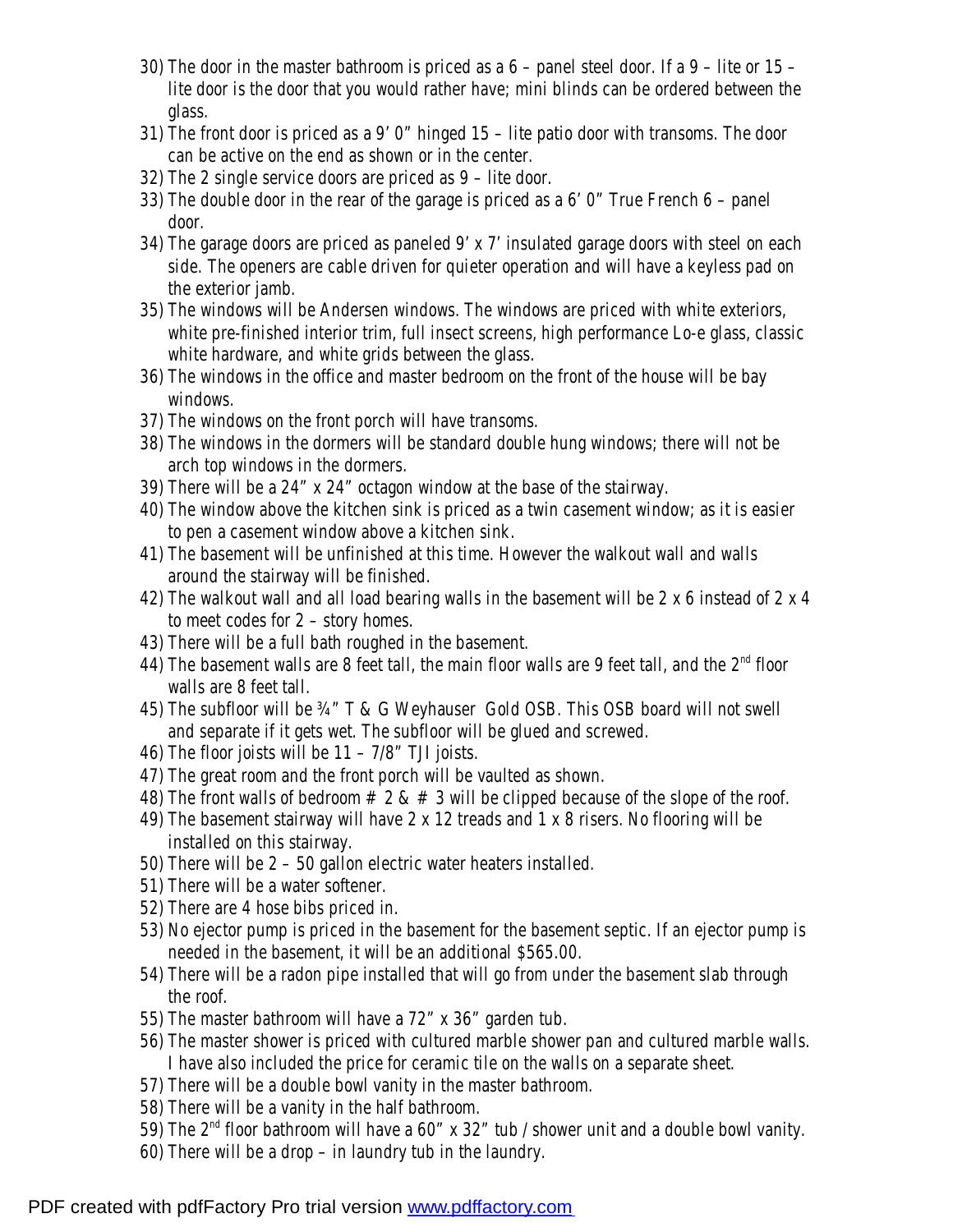- 61) There will be a garbage disposal in the kitchen.
- 62) The faucet allowance is based on satin nickel faucets.
- 63) The heating & cooling system will be Frigidaire. Frigidaire has a 10 year parts warranty and a  $1$  – year labor warranty.
- 64) The heating and cooling system for the basement and main floor will be a dual fuel system.
- 65) There will be a 95.1 High Efficient gas furnace with a 15 seer heat pump for the main floor and basement and main floor.
- 66) The  $2<sup>nd</sup>$  floor system will be all electric. It will have a variable speed air handler with a 15 seer heat pump.
- 67) Both systems are priced with programmable stats.
- 68) You will be able to get a \$1,500 tax credit from the government for using the 15 seer heat pumps.
- 69) There will be a gas 3 sided fireplace in the great room. I have priced it as a vented fireplace but it may need to be a vent less unit depending on what we can come up with to get the vent out.
- 70) The house will have a 400 amp electric service.
- 71) The electrician has included recessed lights in his estimate for the great room, kitchen, front porch, rear porch, walkway from master bedroom to the ½ bath, the media room and above all tubs and showers.
- 72) All bedrooms, great room, office and media room will be wire for ceiling fans with light kits.
- 73) There will be double flood lights at the outer corners of the house and garage.
- 74) There will be fluorescent lights in all closets, laundry, and garage.
- 75) There will be step lights in stairway to  $2<sup>nd</sup>$  floor.
- 76) The electricians estimate includes the wiring as well as the recessed lights, fluorescent lights, step lights, bathroom exhaust fans, and smoke detectors.
- 77) There will be a TV antenna in the attic of the garage.
- 78) There will be satellite TV. There will be TV jacks in all bedrooms, great room, office, and media room.
- 79) There will be phone jacks in the kitchen, all bedrooms, and office.
- 80) We priced in a security system. The security system will have 2 keypads; located at the entry from the garage and in the master bedroom. There will be 2 motion detectors; 1 located on the main floor and 1 located in the basement. There will be glass breaks in all rooms that have glass as well as the areas in the basement that have glass.
- 81) No surround sound or home audio has been priced in.
- 82) The exterior wall in the basement will be 2 x 6 with wet blown cellulose insulation with an  $R$  – value of approximately  $R$  – 23.
- 83) The exterior walls on the main and  $2<sup>nd</sup>$  floor will be 2 x 4 with wet blown cellulose with an  $R$  – value of approximately  $R$  – 19.
- 84) The exterior walls of the garage will be 2  $x$  4 with  $R 13$  fiberglass insulation.
- 85) The house attic with the exception to the area over the vault will blown cellulose with an  $R - value$  of  $R - 40$ .
- 86) The area over the vaulted ceiling will be icynene foam insulation. The pitch is too steep to hold the cellulose insulation on it.
- 87) The garage will have blown cellulose with an  $R$  value of  $R 20$ .
- 88) The drywall ceilings will be smooth ceilings.
- 89) The interior trim will be  $5 \frac{1}{4}$  base and  $2 \frac{3}{4}$  casing.
- 90) There will not be any crown molding.
- 91) There will wire shelving in the closets.